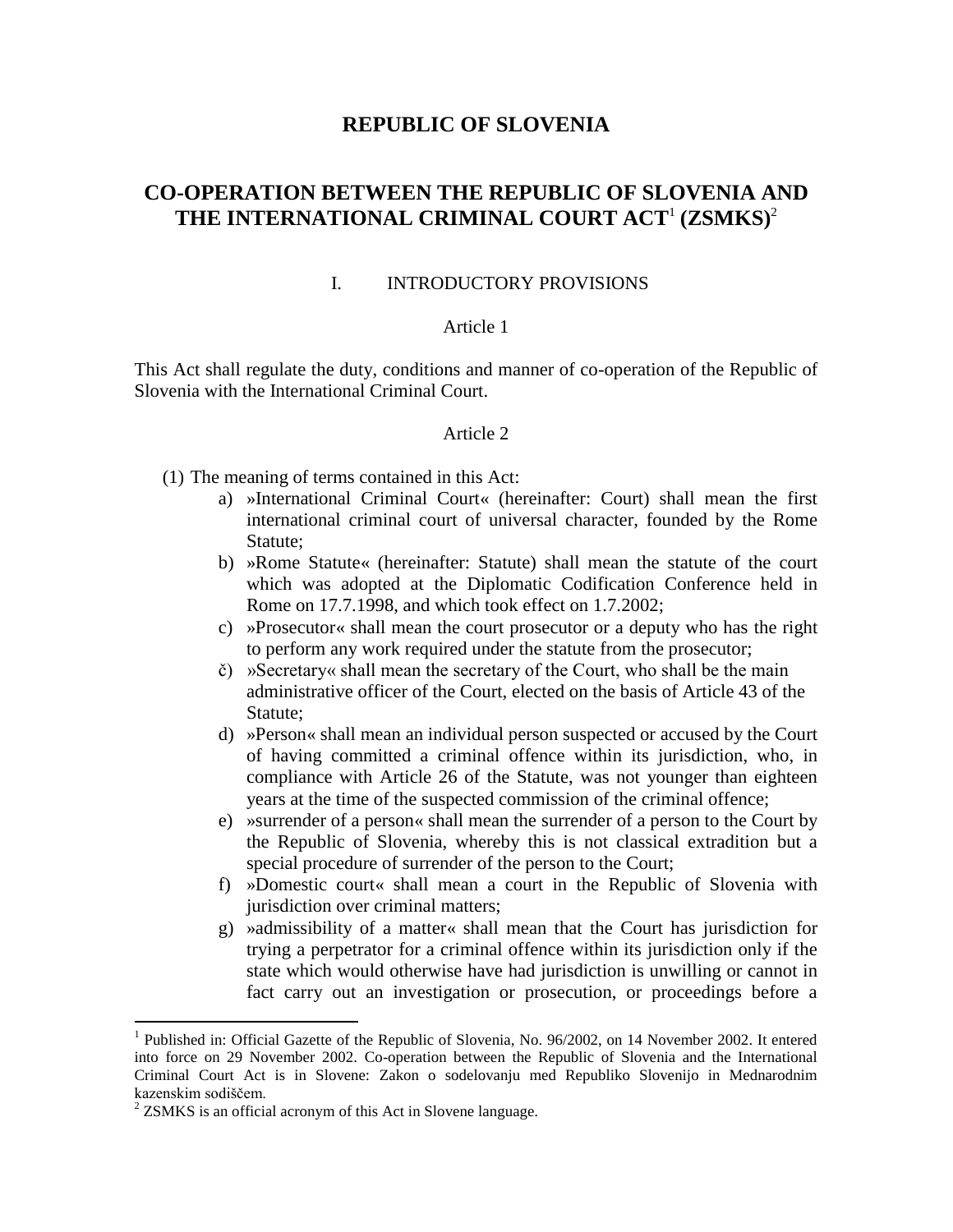domestic court were intended to shield the person from criminal responsibility for crimes within the jurisdiction of the court;

- h) »Judge« shall mean a judge of the Court;
- i) »writings« shall mean requests for co-operation (request for arrest and delivery, request for transit, request for provisional arrest, request for assistance in investigation and prosecution) sent by the Court, and documentation, records and communications in connection with them, sent to the Court by the Republic of Slovenia;
- j) »Pre-Trial Chamber« shall mean the body of the court that performs the tasks of the pre-trial department of this court, and its tasks are determined in Article 57 of the Statute;
- k) »Rules of Procedure and Evidence" shall be regulations adopted on the basis of Article 51 of the Statute.
- (2) In the text of the Act the masculine form shall be used as neutral for the masculine and feminine sex.

#### II OBLIGATION TO CO-OPERATE

#### Article 3

The Republic of Slovenia, in compliance with the provisions of the Statute and of this Act, shall co-operate fully and without reservations with the Court in investigation and prosecution of criminal offences within the jurisdiction of the Court.

#### Article 4

- (1) The ministry responsible for justice (hereinafter: the Ministry) shall be responsible for coordinated and current co-operation between the Republic of Slovenia and the Court; for this purpose it is responsible for the receipt and translation of all writings of the Court in connection with procedures under this Act.
- (2) The ministry shall forward notifications referred to in the previous paragraph to the Supreme Court of the Republic of Slovenia, the Office of State Prosecutor of the Republic of Slovenia and the General Police Administration, and as necessary also directly to other state prosecutors and courts and other state bodies.
- (3) National bodies referred to in the previous paragraph shall be obliged to ensure the mutual exchange of information in connection with received notifications.
- (4) The national bodies referred to in the second paragraph of this Article shall communicate with the Court through the Ministry, unless in individual cases the Statute expressly provides for direct communication or unless the special circumstances of the case call for immediate action.
- (5) The Ministry shall be obliged to confirm the identity and authenticity of the notifications referred to in the first paragraph of this Article before forwarding them to other competent bodies.

#### III MUTATIS MUTANDIS APPLICATION OF STATUTES Article 5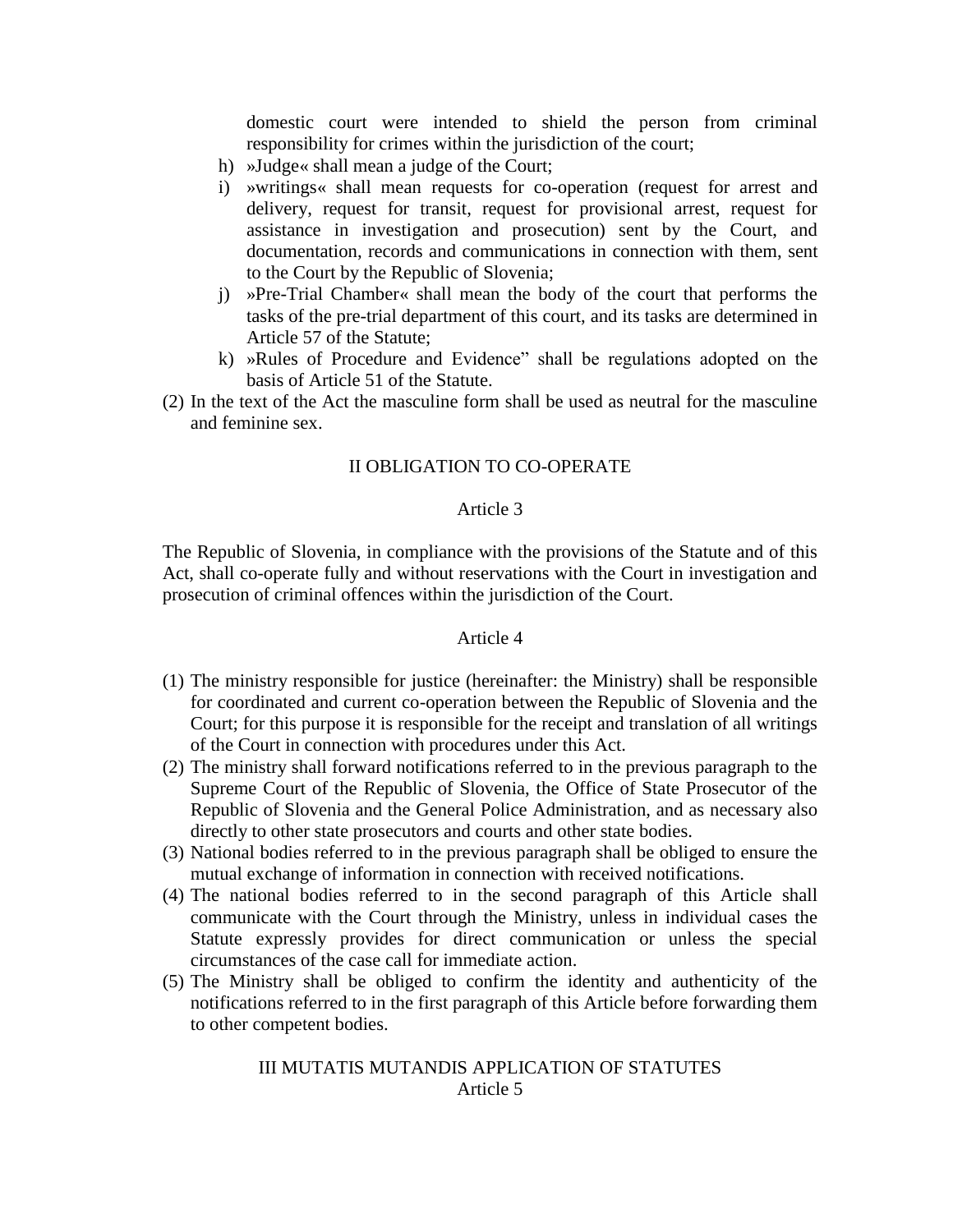- (1) With regard to co-operation with the Court, matters not otherwise regulated by this Act shall be handled by *mutatis mutandis* application of the act regulating criminal proceedings, the act regulating forfeiture of the proceeds of a criminal offence and the statute regulating the enforcement of penal sanctions.
- (2) With regard to nominating candidates for election as judge, regulations governing the proposal of candidates from the Republic of Slovenia as judges of international courts shall be applied.

### IV. EXERCISING THE JURISDICTION OF THE COURT

### Article 6

The State Prosecutor's Office and domestic courts shall have primary jurisdiction for the prosecution and trial of perpetrators of criminal offences within the jurisdiction of the Court as determined in Articles 5 to 8 of the Statute (complementary jurisdictions of the Court).

#### Article 7

- (1) The General Police Directorate or the state prosecutor's office of jurisdiction shall immediately forward notifications and possible documents about them that deal with one or more criminal offences alleged to have been committed on the territory of the Republic of Slovenia.
- (2) The Ministry shall notify the Prosecutor that one or more criminal offences that are within the jurisdiction of the Court are alleged to have been committed on the territory of the Republic of Slovenia;
	- if it receives notification of this as referred to in the previous paragraph, and
	- if in view of data obtained from other national bodies there is an unwillingness or inability of the Republic of Slovenia to carry out an investigation or prosecution under the second or third paragraphs of Article 17 of the Statute.
- (3) If the Prosecutor decides that there is no reasonable basis for the initiation of proceedings in compliance with the notification, the Ministry may request that the Pre-Trial Chamber rule on the Prosecutor's decision.

#### Article 8

(1) After receiving an official notification from the Prosecutor that, on the basis of notifications of the Security Council on criminal offences within the jurisdiction of the Court, or on his own initiative, he has initiated an investigation, the Ministry, on the basis of data from the competent national bodies, within one month of receipt of such a notification shall inform the Court that the Republic of Slovenia is carrying out or has carried out an investigation against its own citizens or other persons under its jurisdiction and request that the Prosecutor cede the investigation to the competent bodies of the Republic of Slovenia.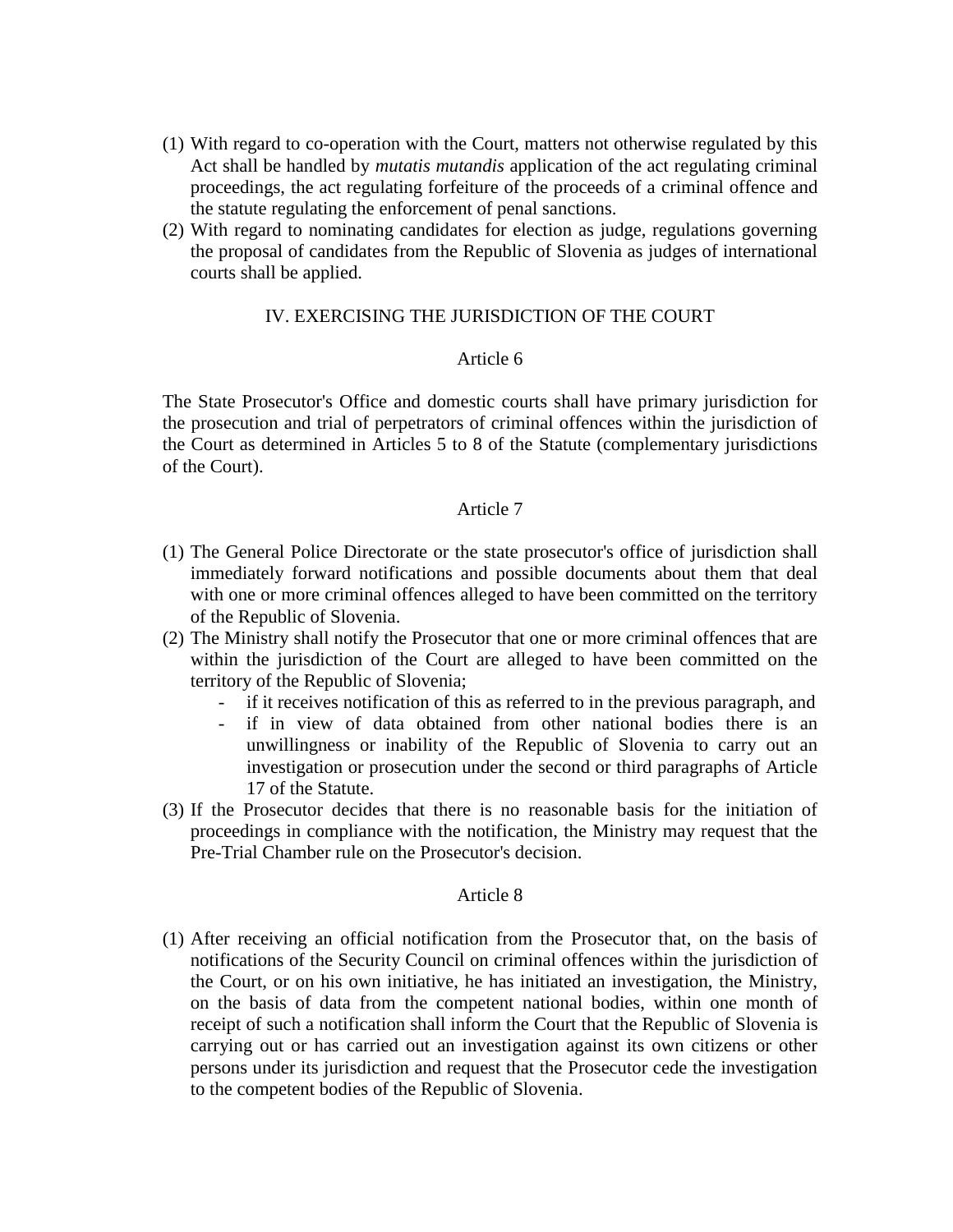- (2) In a case in which the Prosecutor has ceded a matter to the competent bodies of the Republic of Slovenia, these must, at his request, regularly inform him of the course of an investigation.
- (3) If after receipt of notification that in compliance with the third paragraph of Article 20 of the Statute the Court has initiated a proceeding in the same matter and against the same persons as a domestic court, the Republic of Slovenia shall not challenge the admissibility of the matter or the jurisdiction of the Court in accordance with the provisions of Chapter V of this Act, and the domestic court shall issue a ruling by which it dismisses the charges and if a charge has not yet been brought, a ruling by which investigation is stayed.

# V. CHALLENGING ADMISSIBILITY

### Article 9

- (1) The Republic of Slovenia may, for reasons referred to in Article 17 of the Statute, under the conditions referred to in Article 19 of the Statute, challenge the admissibility of a matter or the jurisdiction of the Court.
- (2) The admissibility of a matter or the jurisdiction of the Court shall be challenged in cases in which the matter is being investigated or prosecuted by the competent bodies of the Republic of Slovenia, or when the charge of the Court refers to a person who has been acquitted or convicted with a final judgement in the Republic of Slovenia, or the criminal proceeding against him has been stayed by final decision or the charge against him has been dismissed with a final decision, and it is not a case in which trial by the Court would be allowed under the third paragraph of Article 20 of the Statute.
- (3) The Supreme Court of the Republic of Slovenia, in a panel of five judges, shall have jurisdiction to challenge under the previous paragraph.
- (4) With regard to arrest, detention and surrender of a person at the request of the Court following their decision on the admissibility of a matter, the Ministry, in cooperation with the competent national bodies, shall proceed in accordance with the provisions of this Act and the act regulating criminal proceedings.

# VI. ARREST, DETENTION AND SURRENDER OF A PERSON TO THE INTERNATIONAL CRIMINAL COURT

#### Article 10

(1) In cases in which the Ministry receives from the Court a request for the provisional arrest of a person for whom surrender is requested, and this request is complete in terms of Article 92 of the Statute, the Ministry shall forward it to the district court, the district state prosecutor's office and the police authorities on whose territory the person is located, and in every case also to the Supreme Court of the Republic of Slovenia, the State Prosecutor's Office and the General Police Directorate.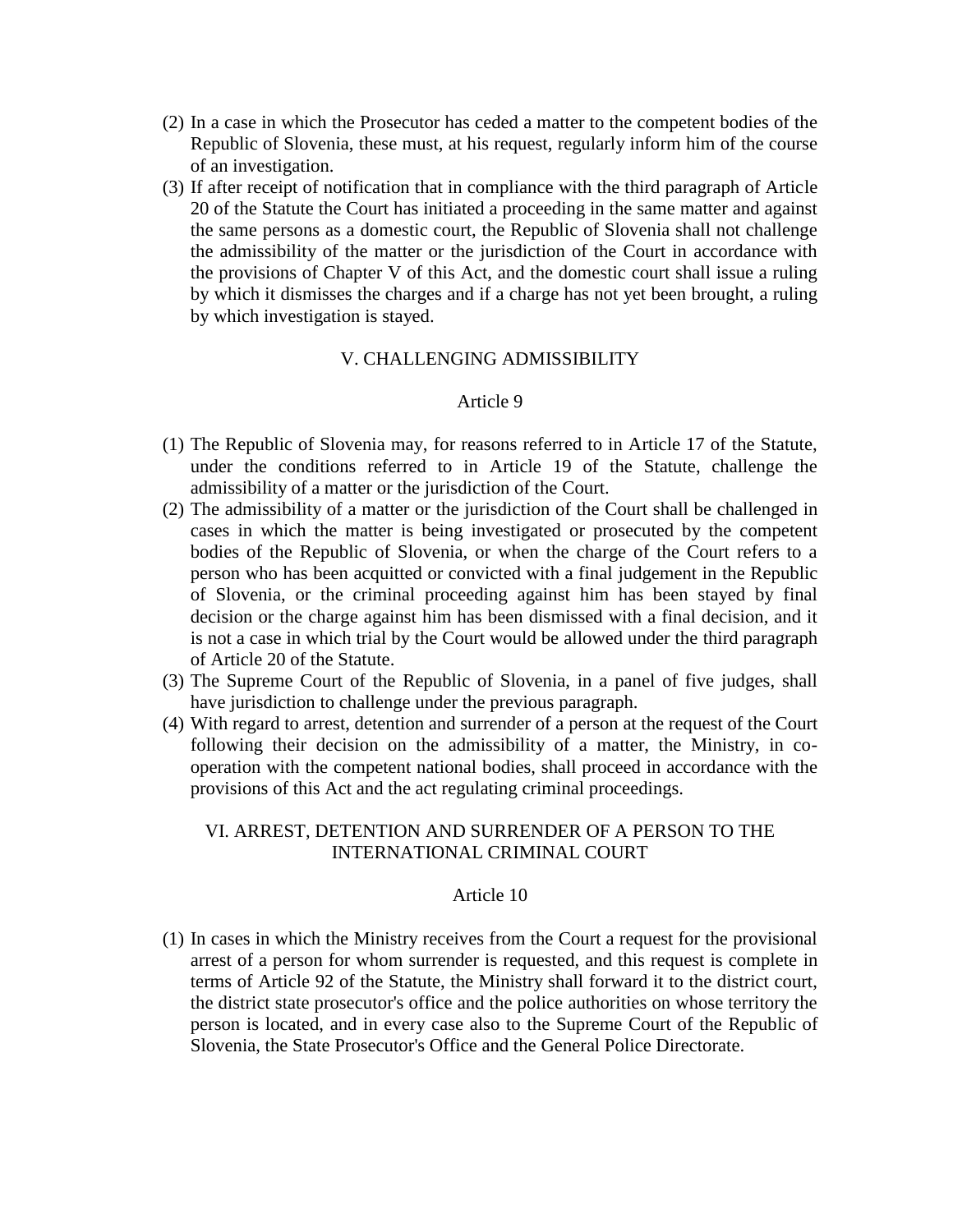- (2) A request for provisional arrest shall be carried out in accordance with provisions applicable in the Republic of Slovenia for the enforcement of detention and the treatment of detained persons.
- (3) The person arrested must be immediately informed in his own language or a language that he understands that he has been arrested, and the reasons for the arrest. He must be immediately advised that he is under no obligation to make any statements, that he has the right to immediate legal aid through legal counsel of his own choice and that the competent authorities are obliged to inform his relatives of his arrest should he request them to do so. If the person is not a citizen of the Republic of Slovenia, he must also be advised that he has the right to contact the diplomatic/consular representative office of the state of which he is a citizen.
- (4) The police authorities must bring a person who has been arrested before the competent investigating judge without delay.
- (5) The investigating judge shall confirm the identity of the person produced, and once more inform him of his rights referred to in the third paragraph of this article, and inform him that any statement he makes in the proceedings before the court may be used in evidence against him. The investigating judge shall also immediately inform the person that he has been arrested for the purpose of surrender to the Court.
- (6) In a case in which the competent national bodies do not receive a request for surrender and the appurtenant documentation in the time limit determined by the Rules of Procedure and Evidence, the person who has been provisionally arrested shall be released, unless the person himself agrees to surrender prior to the time limit expiring. The release of a person in such a case shall not prevent his later arrest and surrender in compliance with a request and appurtenant documentation sent later.
- (7) The release of a person referred to in the previous paragraph shall be ordered *ex officio* by the investigating judge who ordered the enforcement of the Court's request for provisional arrest.

- (1) The ministry shall send a request from the Court that is complete in terms of Article 91 of the Statute, together with appurtenant documentation, to the district court on whose territory the person is located and the Supreme Court of the Republic of Slovenia.
- (2) The investigating judge of the district court of jurisdiction shall issue an order for the production of the person whose surrender is requested.
- (3) If the permanent or temporary address of the person is unknown, or if the person cannot be found at the address at which he resides, the bodies referred to in the first and second paragraph of this article shall take all necessary steps within their competences to locate and arrest the person. Unsuccessful search and arrest attempts shall be immediately reported to the Secretary.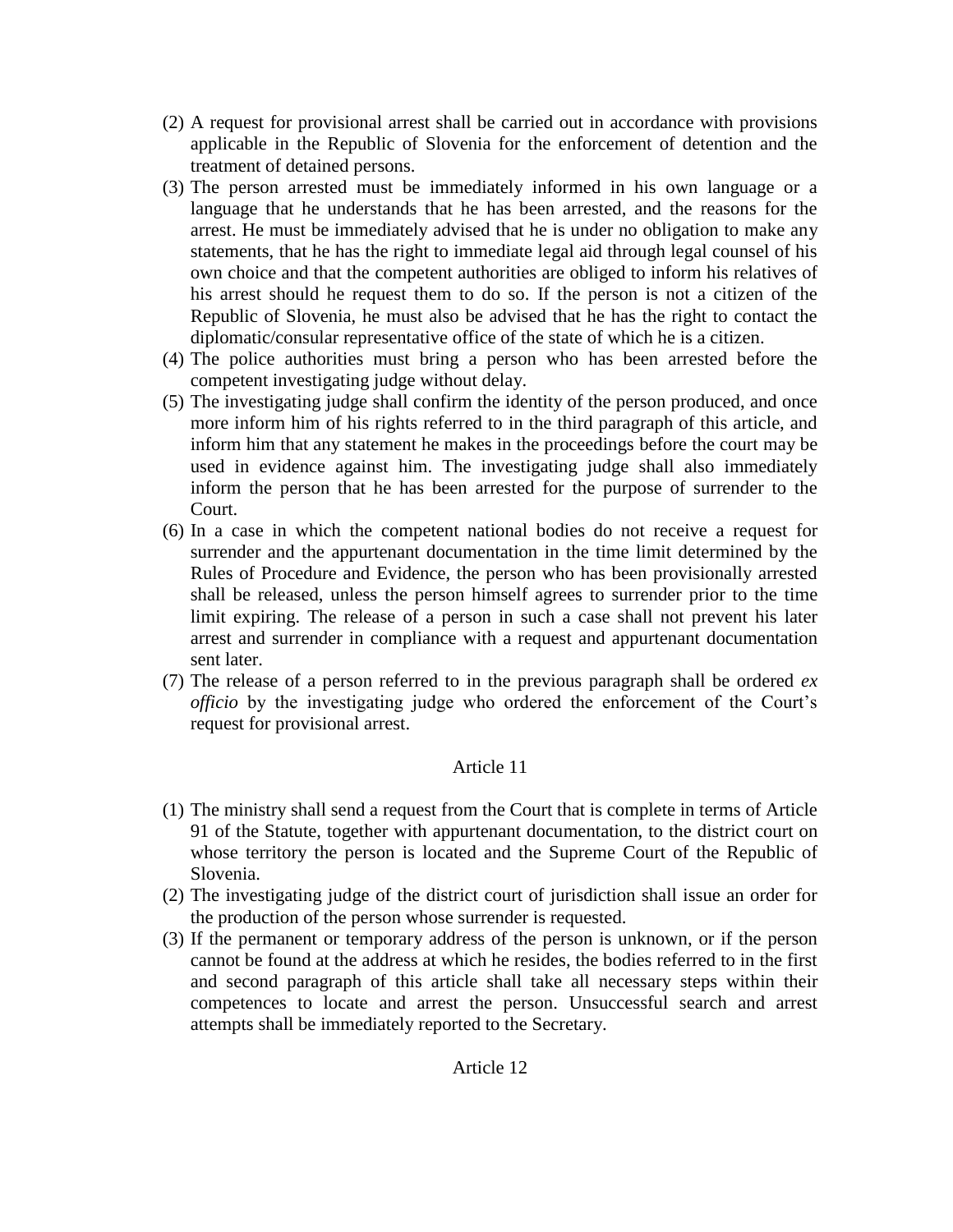- (1) A person whose surrender is requested must be surrendered to the Court as soon as possible.
- (2) In order to secure the successful arrest and surrender of a person to the Court, the investigating judge of the district court of jurisdiction may order measures to be taken against the person whose surrender is requested to ensure the accused person's presence, to eliminate the danger of re-offending, and for the successful conduct of criminal proceedings, by applying *mutatis mutandis* the provisions of the act regulating criminal proceedings.
- (3) After the investigating judge has issued a ruling, the person whose surrender has been requested may be detained for a maximum of 30 days.
- (4) The investigating judge shall serve the Court's request for arrest and surrender on the person.
- (5) The detention referred to in the third paragraph of this article may be extended by means of a ruling of a panel of the Supreme Court of the Republic of Slovenia, but it may not exceed a total of nine months. An appeal may be filed against a ruling of the Supreme Court of the Republic of Slovenia within 48 hours, to a panel of five judges of the Supreme Court of the Republic of Slovenia; such an appeal, however, shall not stay enforcement of the ruling. The panel of the Supreme Court of the Republic of Slovenia must rule on the appeal without delay.
- (6) The Supreme Court of the Republic of Slovenia must *ex officio* confirm the existence of grounds for detention under this article every two months.
- (7) The domestic court must immediately inform the Prosecutor and the Secretary of the arrest of a person under this article.
- (8) The provisions of this article shall be applied *mutatis mutandis* for placement under house arrest.

- (1) A panel of the Supreme Court of the Republic of Slovenia shall decide on the surrender of a person to the Court. An appeal may be filed against the decision of the panel of the Supreme Court of the Republic of Slovenia within 48 hours, to a panel of five judges of the same court, but an appeal shall not stay enforcement of the decision. The panel of five judges of the Supreme Court of the Republic of Slovenia must rule on the appeal without delay.
- (2) After receiving the ruling of the Supreme Court of the Republic of Slovenia, the surrender of the person shall be ordered without delay by the minister responsible for justice, and be carried out by authorised officers of the ministry responsible for internal affairs, in co-operation with authorised officers of the Ministry. The method of surrender shall be agreed by the Ministry and the Secretary for each individual case.
- (3) It shall be considered that a person has been surrendered to the Court when the Court assumes actual (physical) authority over the person, regardless of whether this takes place on the territory of the Republic of Slovenia or in another state.
- (4) In a case in which authorised persons of the Court assume actual (physical) authority of a person on the territory of the Republic of Slovenia, the police authorities and authorised personnel of the Ministry must, pursuant to their own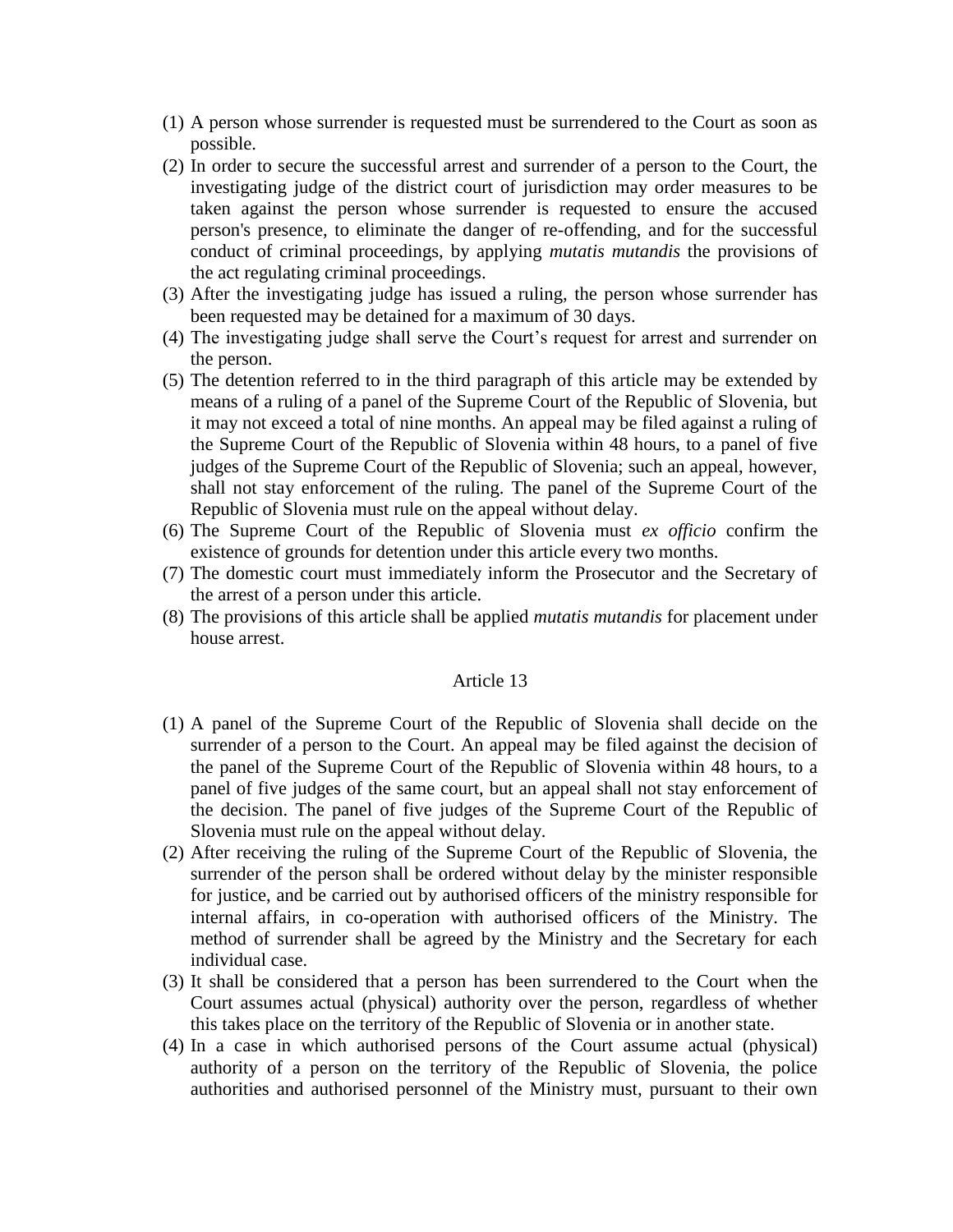authority, provide all assistance required to perform the task of surrender of the person to the Court, and in particular, escorting, ensuring security, technological and logistical support etc.

(5) In the case of surrender of a person to the Court under this Act, the provisions concerning the procedure for extradition of accused and convicted persons under the statute regulating criminal proceedings shall not be used.

### Article 14

- (1) For a person arrested on the basis of the provisions of this Act, the provisions of the act regulating criminal proceedings shall be applied *mutatis mutandis* with regard to legal counsel.
- (2) Legal counsel appointed ex officio shall be dismissed immediately after the person's release or surrender to the Court.

### Article 15

- (1) The proposals, legal remedies, statements and communications of a person detained on the basis of a request of the Court shall be forwarded to the Secretary without delay. Domestic bodies shall handle them within the jurisdiction they hold under this Act and the act regulating criminal proceedings.
- (2) All domestic bodies must decide on a priority basis and without delay on all proposals and legal remedies submitted by a person detained on the basis of this Act or whose surrender the Court requests.

### Article 16

When ruling on a request for detention and on a request for arrest and surrender of a person to the Court, domestic bodies shall not judge the accuracy of the contents of the aforementioned documents and procedures. They shall always be obliged to act in compliance with the requests and tasks of the court when the following conditions are fulfilled:

- that requests of the Court are complete in terms of the provisions of the Statute;
- that the identity of the person against whom the requested actions are to be taken has been confirmed
- that the matter is within the jurisdiction of the Court as acknowledged by the Republic of Slovenia under this Act.

### Article 17

(1) On the basis of a request of the Court for transit, which is complete in terms of Article 89 of the Statute, the Ministry shall decide on the transportation of the person that another state is surrendering to the Court across the territory of the Republic of Slovenia.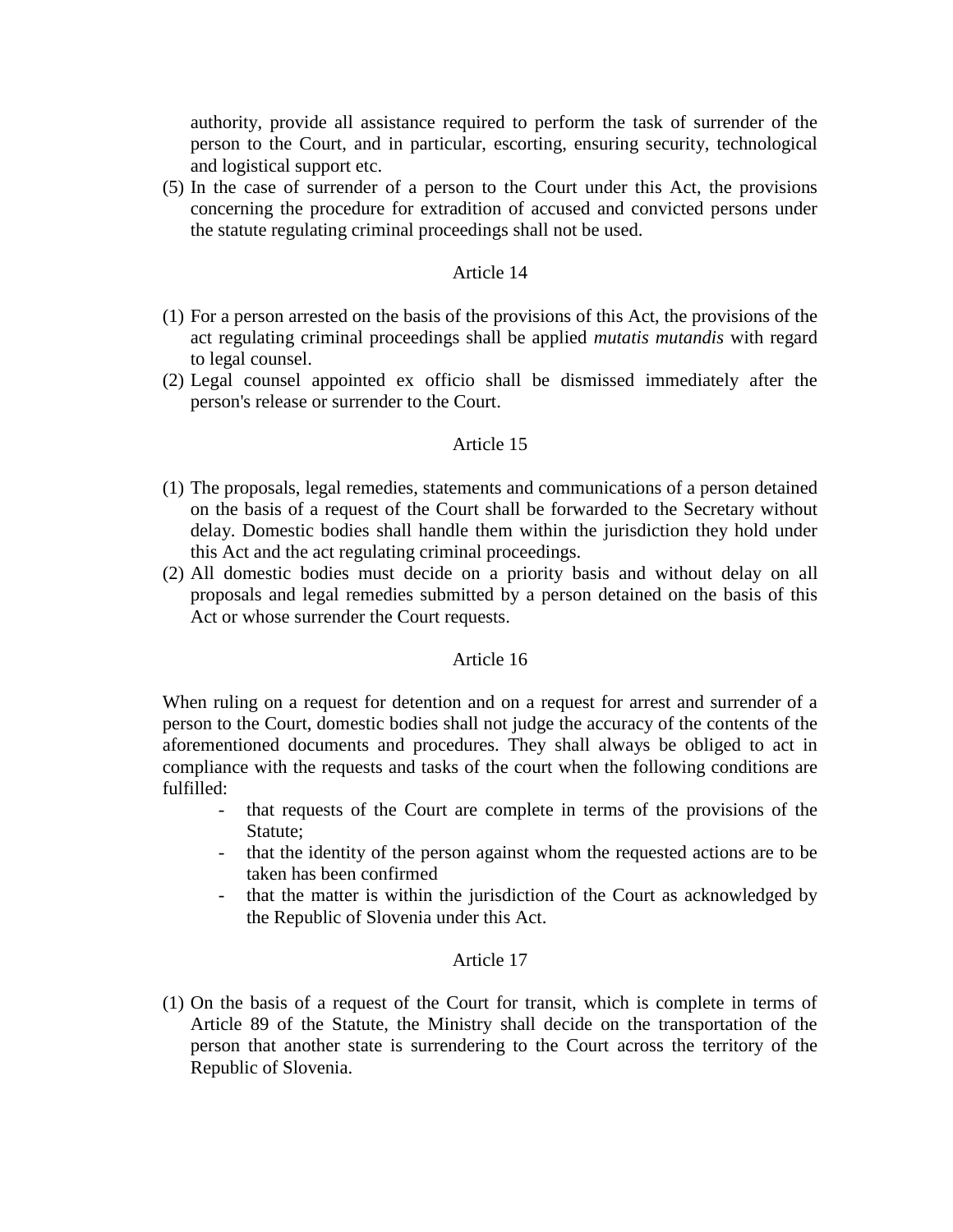- (2) The transportation of a person whom another state is surrendering to the Court across the territory of the Republic of Slovenia shall be permitted unless transit across the territory of the Republic of Slovenia would in any way obstruct or delay surrender.
- (3) Competent national bodies shall be obliged to ensure free passage to persons who are travelling across the territory of the Republic of Slovenia under the authorisation or at the request of the Court, on the basis of permission for transit from the Ministry. If necessary, passage shall be accompanied and protected by the police authorities.

### VII. OTHER FORMS OF CO-OPERATION AND ASSISTANCE

### Article 18

- (1) Domestic courts, in co-operation with other national bodies, in response to a request from the Court for assistance in investigation and prosecution, shall be obliged to undertake all necessary investigative activities in accordance with the act regulating criminal proceedings.
- (2) Investigative activities referred to in the previous paragraph may also be undertaken on the territory of the Republic of Slovenia by the Prosecutor for the purpose of fulfilling the request, subject to the conditions referred to in Article 99 of the Statute being fulfilled.
- (3) Permission for the requested investigative activities shall be issued on the substantiated request of the Prosecutor, by the investigating judge who would otherwise undertake the activities under the rules of territorial jurisdiction.
- (4) The investigating judge or a person appointed by him must always be present during the carrying out of the investigative activities referred to in the second paragraph of this article, except exceptionally when the Prosecutor explicitly requests his absence; the investigating judge shall also always invite the competent state prosecutor to be present. By means of the aforementioned, the investigating judge shall ensure that the relationship of other national bodies and organisations holding public authority towards the investigative activities undertaken by the Prosecutor remains the same as if the domestic court was performing the activities. Similarly, the investigating judge shall ensure that during the course of the investigative activities referred to in the second paragraph of this article, no person shall enjoy fewer rights than he is entitled to under the statute regulating criminal proceedings, unless otherwise determined by this Act.

- (1) All bodies of the Republic of Slovenia keeping data files, shall be obliged on the substantiated request of the Court to provide personal and other data about a person against whom a criminal proceeding is being conducted before the Court.
- (2) Data referred to in the previous paragraph shall be submitted in accordance with its intended use. The Ministry shall decide on a request of the Court to provide data, and shall also decide the extent and type of data to be provided to the Court.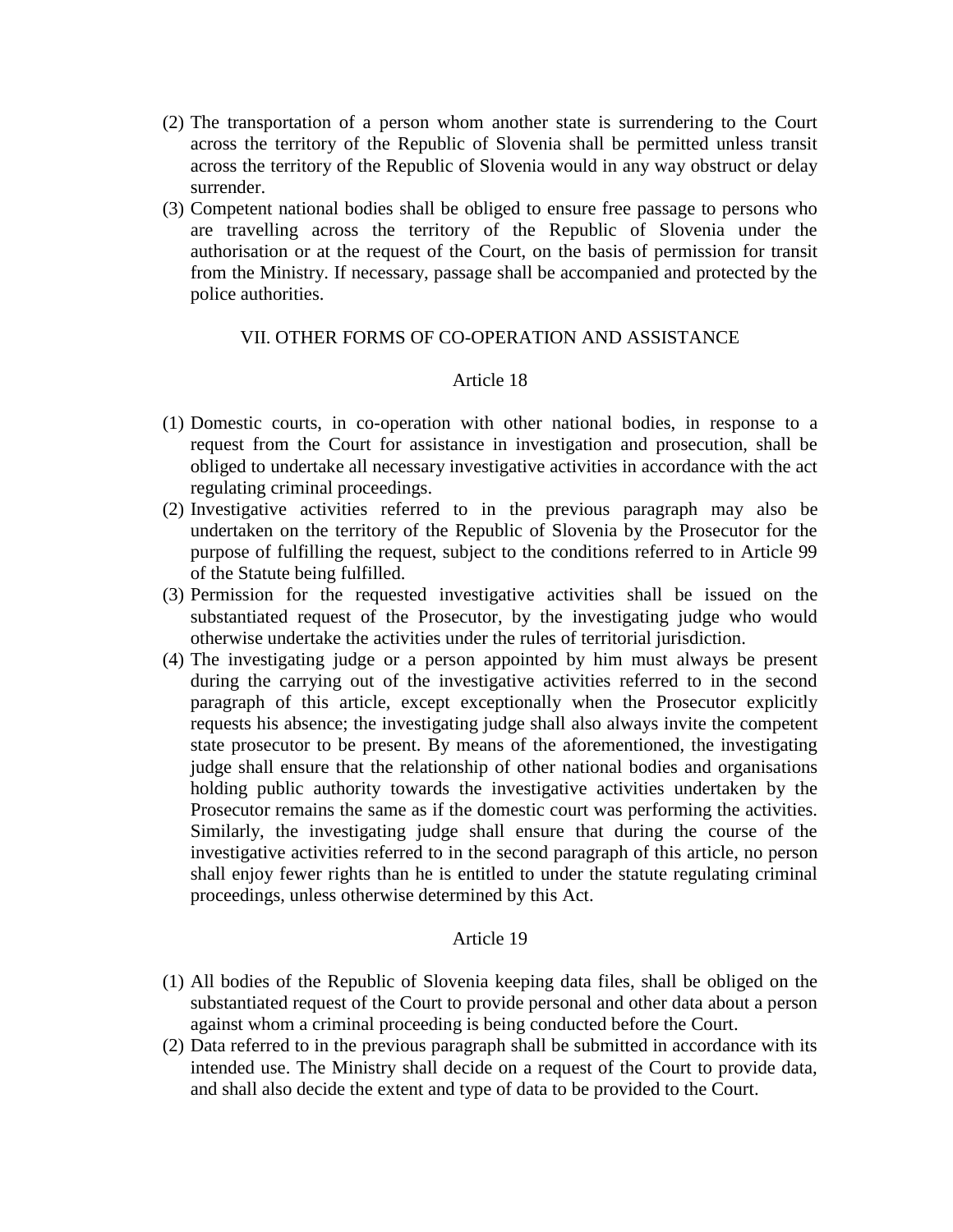# VIII. REFUSAL OF CO-OPERATION AND DEFERMENT OF FULFILLING A REQUEST FOR CO-OPERATION

#### Article 20

- (1) The Republic of Slovenia may for the sake of protecting national security information and under conditions determined by the Statute, decline to co-operate with the Court.
- (2) Prior to declining co-operation or assistance, the Ministry, in co-operation with other national bodies of the Republic of Slovenia, must first attempt to resolve the matter by means of co-operation or consultation with the Court.
- (3) If the Ministry, in co-operation with other national bodies, despite the adoption and implementation of measures to resolve the matter through co-operation, believes that in no way or under no conditions can it provide or reveal data or documents, without this being detrimental to the national security interests of the Republic of Slovenia, it shall be obliged to inform the Prosecutor or the Court of this, unless a detailed description of the reasons would in itself necessarily be detrimental to national security interests.
- (4) If the immediate fulfilment of a request of the Court in the Republic of Slovenia would obstruct a current investigation or prosecution of a matter which is not that to which the request refers, the Ministry, on the proposal of Supreme Court of the Republic of Slovenia or the State Prosecutor's Office of the Republic of Slovenia shall agree with the Court on the deferment of fulfilment.
- (5) The Supreme Court of the Republic of Slovenia, in a panel of five judges, shall adopt a decision to defer fulfilling a request of the Court in a case relating to challenging admissibility, until the Court has made a ruling. The Supreme Court of the Republic of Slovenia may only adopt such a decision if this is not in conflict with an express order of the Court to the Prosecutor in connection with the further collection of evidence.
- (6) The Supreme Court of the Republic of Slovenia may decide on a deferment of fulfilling the request of the Court at the same time as deciding on challenging the admissibility of a matter or the jurisdiction of the Court.

### IX. IMMUNITY AND FREE PASSAGE ACROSS THE TERRITORY OF THE REPUBLIC OF SLOVENIA

- (1) Competent national bodies shall be obliged to ensure free passage to persons travelling across the territory of the Republic of Slovenia by authorisation or at the request of the Court or Prosecutor.
- (2) An order by which passage across the territory of the Republic of Slovenia is allowed shall be issued to persons referred to in the previous paragraph by the Ministry. If necessary, such passage shall be accompanied and protected by the police.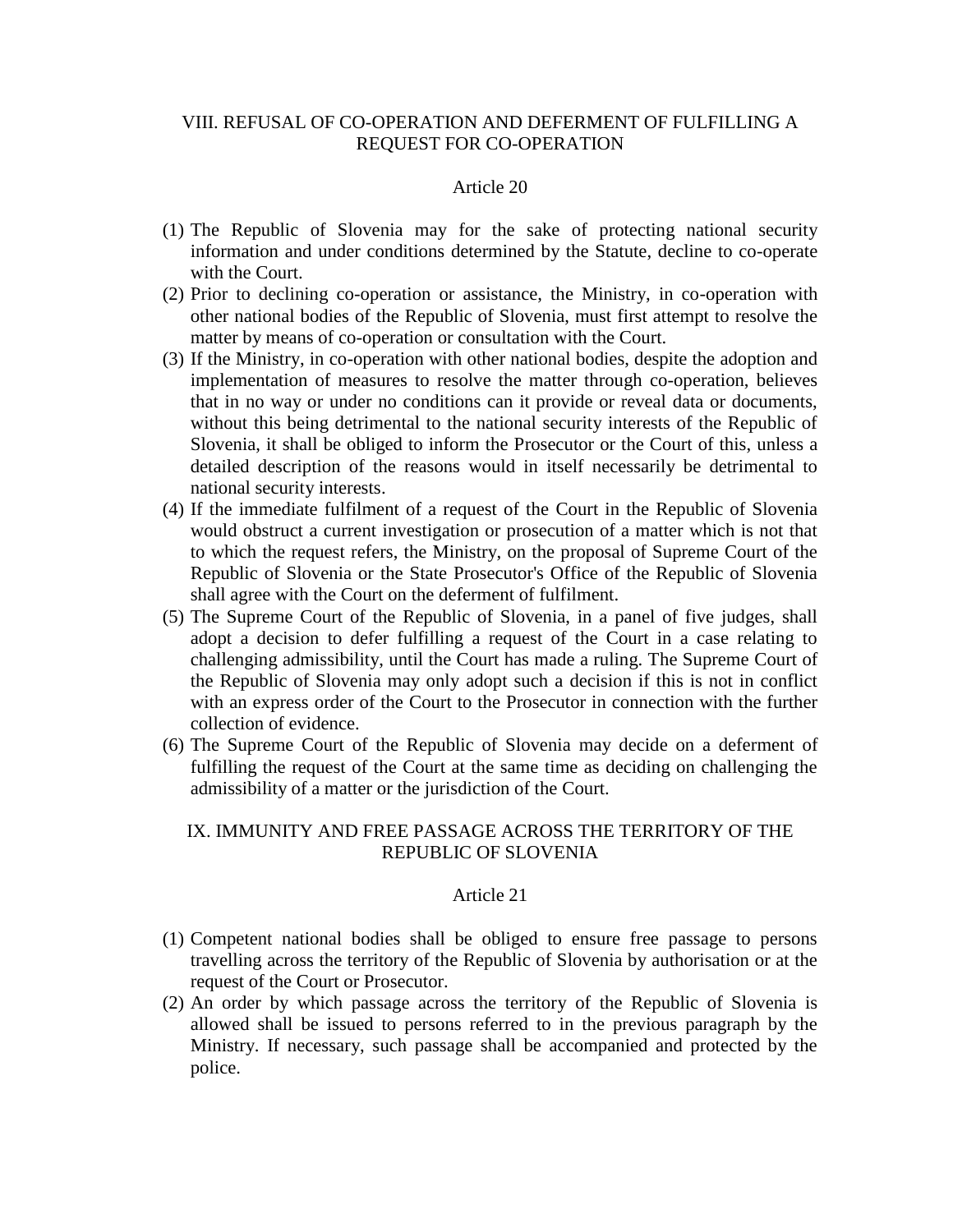#### Article 22

Judges, the Prosecutor, Deputy Prosecutor, Secretary, Deputy Secretary, staff of the prosecutor's office and secretary's office of the Court who are co-operating in the work of the Court or in connection with its work and are located on the territory of the Republic of Slovenia or work in it under the provisions of this Act, shall enjoy privileges, immunities and advantages necessary for performing their tasks, as determined in the Agreement on privileges and immunities of the International Criminal Court.

#### X. EXPENSES

#### Article 23

- (1) The provisions of Article 100 of the Statute shall apply for covering the expenses of co-operation with the Court under the provisions of this Act.
- (2) Expenses covered in accordance with the Statute by the Republic of Slovenia shall be provided in the budget of the Republic of Slovenia.

#### Article 24

- (1) The financial contribution of the Republic of Slovenia, as part of one of the sources for covering the expenses of the Court and Assembly of States Parties, including its Bureau and subsidiary bodies, shall be paid from the budget of the Republic of Slovenia.
- (2) The contribution referred to in the previous paragraph shall be calculated according to the agreed scale of shares of financing based on the scale adopted by the United Nations for its regular budget.

### XI. ENFORCEMENT OF FINES, SEIZURE OF MATERIAL BENEFIT AND MEASURES FOR COMPENSATING VICTIMS

- (1) In a case of a request from the Court for the enforcement of a fine or forfeiture of proceeds passed by the Court, the competent court in the Republic of Slovenia shall allow enforcement of judgement on the basis of the provisions of the act regulating enforcement and guarantee or the act regulating criminal proceedings.
- (2) In a case in which forfeiture of proceeds, assets and funds deriving directly or indirectly from the criminal offence is not possible, the competent court of the Republic of Slovenia for the purpose of restitution of the value of proceeds, assets or funds for which the Court has ordered forfeiture, shall behave in accordance with the provisions of the act regulating criminal proceedings.
- (3) The competent court of the Republic of Slovenia shall also behave according to the same procedure as determined in the first paragraph of this article when enforcing a decision of the Court in connection with the compensation of victims or for them.